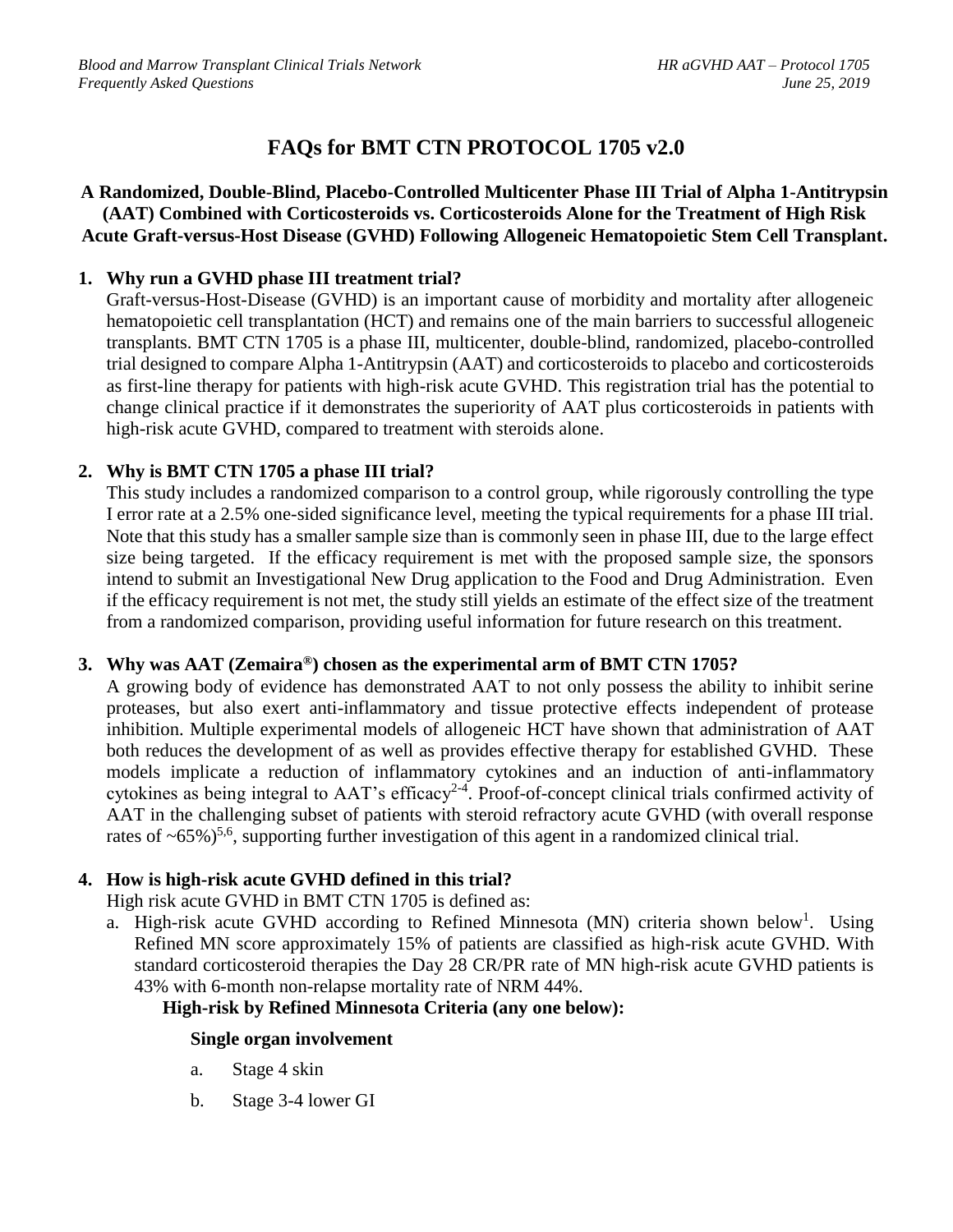c. Stage 1-4 liver

#### **Multiple organ involvement**

- a. Stage 1-2 lower GI plus any liver
- b. Stage 2 lower GI plus any skin
- c. Stage 3-4 lower GI plus any liver or skin
- d. Any three-organ involvement

#### **OR**

- b. Isolated stage 2 involvement of the lower GI tract **OR**
- c. Stage 1 lower GI tract disease with skin involvement

#### **5. What is the rational of including acute GVHD patients not meeting Refined MN high-risk definition?**

The inclusion of patients with either (a) isolated stage 2 lower GI tract acute GVHD or (b) stage 1 lower GI tract disease with skin involvement was discussed by protocol team at length. The team agreed that while these patients do not meet the Refined MN definition for high-risk GVHD, their response rates to standard GVHD therapies and expected NRM rates closely mimic those of high-risk Refined MN patients. Further, the group recognized the contribution that steroid-refractory lower GI GVHD plays in transplant-related mortality and that a reduction in its occurrence remains an unmet need. Recently, a database of 309 consecutive patients (between the years of 2009-2012) with GI GVHD was analyzed from The University of Texas, MD Anderson Cancer Center. From this analysis, patients with isolated lower GI stage 2 GVHD appear to have a Day 28 response rate of about 50%, while Day 28 response rates for patients with stage 1 lower GI tract disease with skin involvement were 53%. These observations were validated for similar patients enrolled onto two consecutive acute GVHD trials within the BMT CTN (BMT CTN  $0302^8$  and BMT CTN  $0802^9$  trials) (for detailed analysis please see Table 1 of study protocol). Importantly, combining these subsets of GI GVHD with the Refined MN high-risk groups, to expand the definition of high risk GVHD would significantly increase study eligible patients from roughly 15% to 25-30% of all new acute GVHD cases.

#### **6. Will assigning MN high-risk acute GVHD designation to newly diagnosed GVHD patients be difficult for the participating centers?**

The Refined MN Criteria is simple to use, intuitive and based on routinely available clinical information used to grade acute GVHD. In addition the participating centers will have access to an easy-to-use, free, public webpage [\(http://z.umn.edu/MNAcuteGVHDRiskScore\)](http://z.umn.edu/MNAcuteGVHDRiskScore) which makes the process of assigning risk-category to an individual patient simple and error-free. The website is compatible with all handheld devices and smart phones, and the process requires <60 seconds. Of note, these criteria were previously used in the BMT CTN 1501<sup>10</sup> protocol with excellent participating center compliance.

## **7. Why is 120mg/kg twice weekly dose of AAT is being used in BMT CTN 1705?**

The target level of AAT, based on both in vitro and clinical data suggest that targeting a level of  $\geq 3.5$ mg/mL may provide the optimal regulation of T cells and cytokines to ameliorate GVHD symptoms.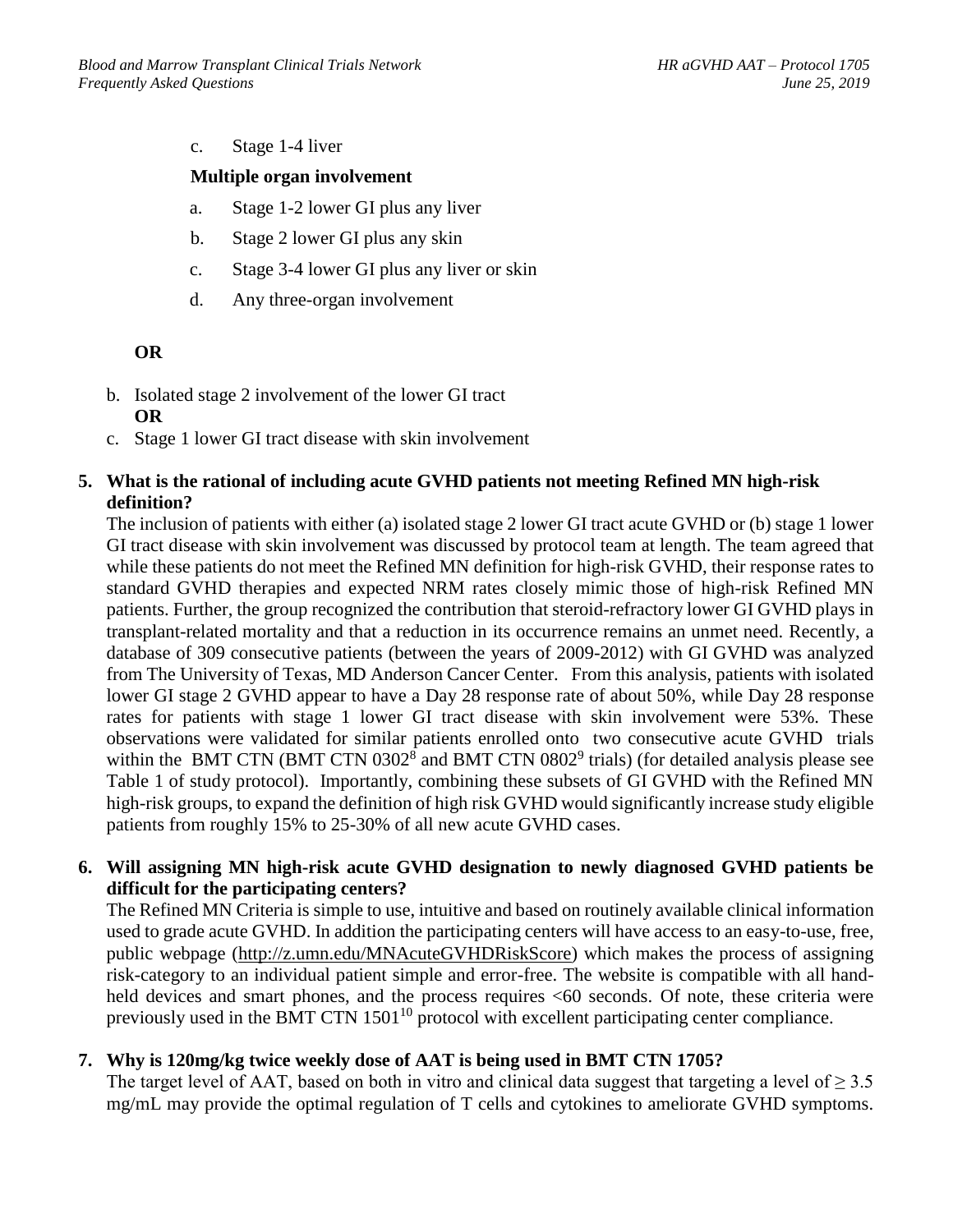This target level of AAT is likely to provide sustained AAT levels, thereby enhancing Tregs and reducing the pro-inflammatory cytokines. A PK model of 1000 subjects has been used to simulate a variety of AAT doses and dose regimens, with the intent to identify those which result in mean AAT peak level estimates around or above the upper limit of normal, i.e.,  $\geq 2.5$  mg/mL (unpublished data). Based on this simulation, the dose of 120 mg/kg twice weekly for 4 weeks achieved median trough levels  $\geq$  3.5 mg/mL. In addition, this dosing regimen shows that  $>$  50% of the simulated GVHD subjects at this dose regimen achieve serum AAT levels above normal physiologic levels ( $\geq 2.5$  mg/mL) during the period of up to 28 Days after acute GVHD diagnosis. The cumulative weekly dose (240 mg/kg/week) is similar to the dose regimen of 270 mg/kg/week shown to be safe in Marcondes et al trial<sup>6</sup>.

#### **8. Why is the study utilizing 2mg/kg prednisone (or equivalent) as the minimum starting dose in all patients with high-risk acute GVHD?**

- The starting dose of prednisone at 2mg/kg (or equivalent) BMT CTN 1705 study was selected to ensure consistency after careful consideration of prior GVHD treatment trials. Relatively limited prospective data is available for use of dosages less than 2mg/kg of prednisone.
- The study is limited to high-risk acute GVHD patients according to either Refined MN criteria or patients identified from MD Anderson Cancer Center database. Both data sources consisted of patients receiving frontline therapy with 2mg/kg of prednisone (or equivalent).
- 2mg/kg prednisone was the starting steroid dose used in BMT CTN 0302 and 0802 studies that included ~35% of patients with high-risk acute GVHD as defined in current protocol. Additionally, 2mg/kg prednisone was the starting dose for the control-arm of BMT CTN 1501.
- The use of slightly higher starting dosages is permitted per protocol, such as methylprednisolone 2mg/kg (2.5mg/kg prednisone), if consistent with usual care at the treating center.
- Providers are allowed to taper after 72 hours.

## **9. What is the primary endpoint and why?**

The primary endpoint of the study is rate of acute GVHD CR/PR on Day 28 post-randomization, without the need of further therapy in both arms. The study has adopted the Day 28 responses for primary endpoint, as acute GVHD response rates at this time point have previously been validated to predict rates of later transplant-related mortality (TRM). For example, in University of Minnesota analysis, Day 28 responses were similar to Day 56 responses and better than Day 14 responses in TRM. In multiple regression analysis, patients with no response at Day 28 were 2.78 times more likely to experience TRM before 2 years than patients with a response<sup>7</sup>.

## **10. Why include pediatric cases after enrollment of 40 adult patients?**

The inclusion of pediatric cases was considered carefully by the BMT CTN 1705 protocol team. There is data available in adolescents and children with other plasma-derived AAT products (e.g., in Type 1 Diabetes patients); however, unfortunately no safety or pharmacokinetic data are available for pediatric acute GVHD patients. Additionally, the type and dose of AAT agent (Zemaira®) employed in the current protocol has not been studied in pediatric patients. For these reasons, the protocol will exclude patients below 18 years until safety data are available for the first 40 patients enrolled. At that point, the protocol will be amended to allow patients between the ages of 12-18 years.

## **11. Why is an interim futility analysis needed? What does a non-binding futility analysis entails?**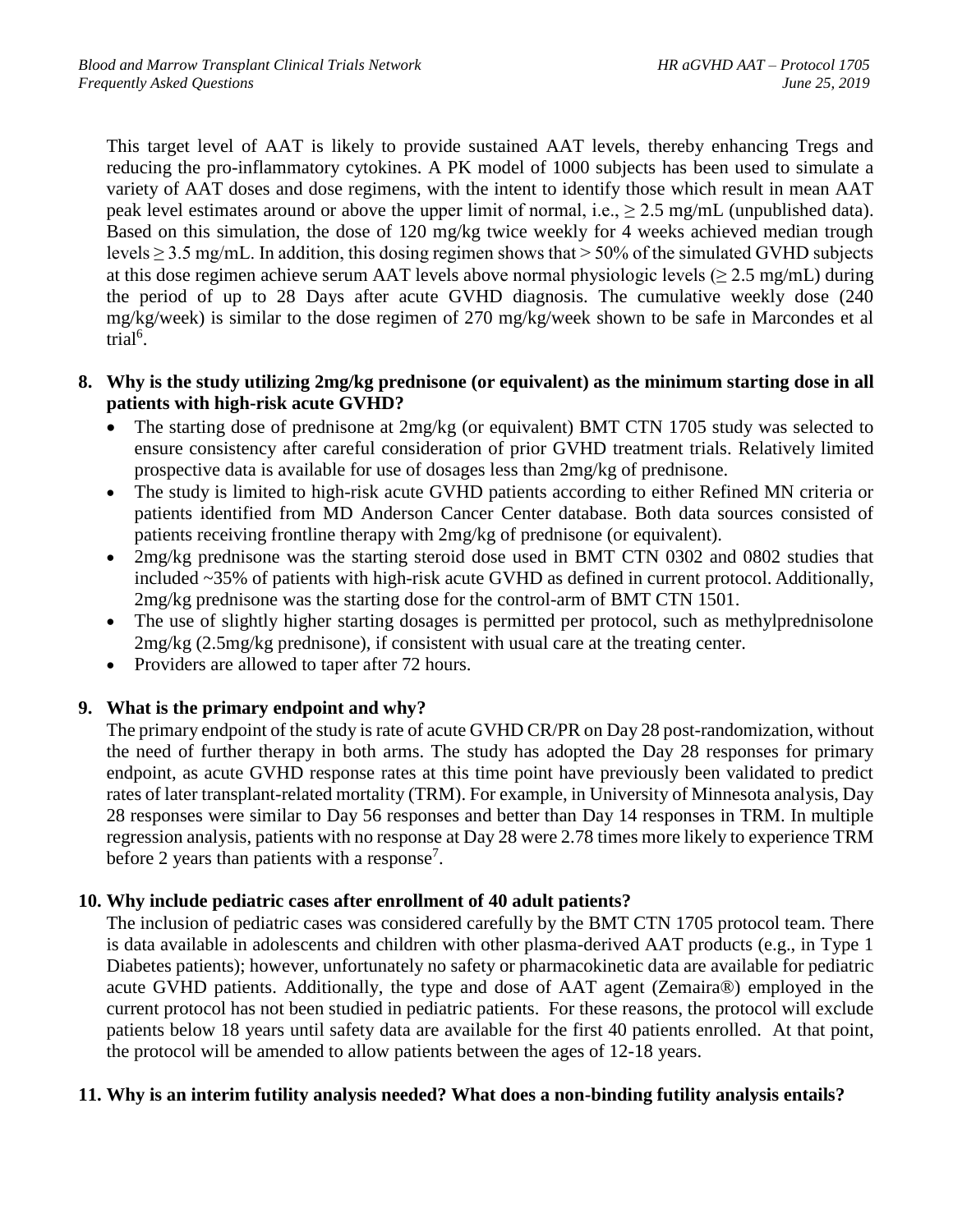Interim analyses for futility are often recommended to allow for early stopping of the trial when the results partway through the study do not look sufficiently promising to continue. This is done to save time and money on the trial and allow valuable resources to be diverted to other studies and patients. Futility stopping rules are often explicitly written in the protocol; however, a non-binding futility rule gives the Data Safety Monitoring Committee additional leeway to continue the trial even when the stopping boundary for futility is crossed. This may be done for example when they feel it is important to collect more information on important secondary endpoints.

#### **12. Will patients with treatment failure unblinded?**

No, patients who meet 'treatment failure' as defined in the protocol will not be unblinded. All subsequent therapies will be the discretion of treating physicians. Only in emergency situations involving the safety of the subject, the Investigator may break the blind. The possibility of a crossover design was carefully considered during protocol discussion. Although this would enable non-responders to access AAT, the protocol team had concerns that un-blinding procedures would reduce the interpretability of key secondary endpoints that required longer follow-up.

#### **13. Is there a need for a multi-center network to meet the objectives?**

Yes. Although GVHD is a common post-transplant complication, no single center treats a sufficient number of high-risk patients to complete this study in a reasonable timeframe.

#### **14. Is the accrual goal feasible?**

Yes. We carefully analyzed BMT CTN data from the past acute GVHD studies (BMT CTN 0802 & 0302) from both Core and Affiliate centers and supplemented this with a separate survey of Core  $\&$ Affiliate Centers to determine willingness to participate.

#### **15. What are the proposed plans for data acquisition, transfer, management and analysis?**

A web-based data entry platform will be used to collect study data. Data are transmitted via an encrypted link between the web server and browser using secure socket layer (SSL) technology. SSL is the standard used by banks in their electronic transactions. This platform includes online missing forms reports as well as other reports as deemed useful by the transplant centers. A User's Guide and Data Management Handbook will be developed for reference.

Analysis files will be prepared prior to each Data and Safety Monitoring Board (DSMB) meeting. Most analyses will be conducted using SAS and following the statistical analysis plans outlined in the protocol.

16. **Are there any specific study training plans necessary to accomplish the research goals (e.g. workshops, study certification)?**

Site staff will need to participate in a Site Initiation Visit at their transplant center. Study coordinators will need to be trained on data entry for the study.

#### **17. Accrual Estimates:** *please see separate document*

## **References**